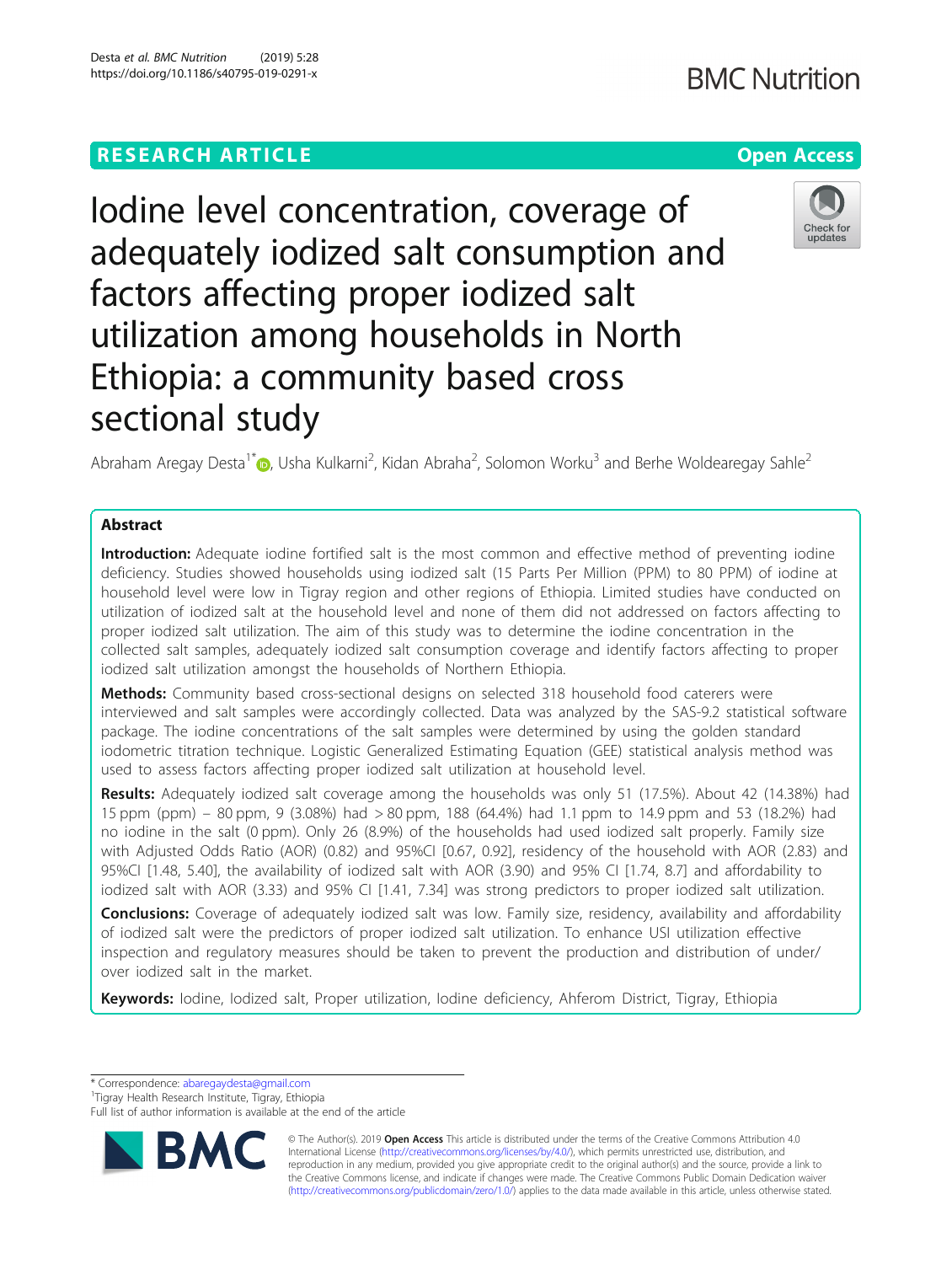# Background

Iodine is an essential micronutrient for the regulation of physical growth and neural development. The daily requirement of iodine for adults is 150 micrograms [\[1](#page-9-0)]. Healthy humans require iodine as an essential component of the thyroid hormones, thyroxine and triiodothyronine. Failure to have adequate iodine leads to inadequate hormone and pituitary to produce Thyroid Stimulating Hormone (TSH) which results in goiters. Inadequate hormones affect many different parts of the body, particularly muscles, the heart, the liver, kidneys, and the developing brain in which collectively known as Iodine Deficiency Disorders (IDDs) [\[2](#page-9-0)].

IDDs remain as a significant public health problem in many countries [[3](#page-9-0)]. About 1.88 billion people worldwide remain at risk of insufficient iodine intake [\[4](#page-9-0)]. Iodine deficiency is the major cause of preventable mental retardation/ brain damage in the world [\[1](#page-9-0)]. About 38 million newborns in developing countries every year to remain unprotected from the lifelong consequences of brain damage associated with IDDs [\[5](#page-9-0)]. Iodine deficiency alone can lower mean Intellectual Quotient (IQ) scores by 13.5 points [\[6](#page-9-0)] and a mild iodine deficiency can cause a significant loss of learning ability [[7\]](#page-9-0). Ethiopia is a country with a high prevalence of IDDs. Goiter prevalence rates vary significantly from region to region in Ethiopia and in certain areas the prevalence rate may be as high as 71% [\[8](#page-9-0)]. Total goiter prevalence in Ethiopia was 35.8% in which 24.3 and 11.5% were palpable and visible goiter respectively. Goiter prevalence in the Tigray regional state were greater than 30% an indication of severe iodine deficiency [[9](#page-9-0)].

The global prevention and control of IDDs recommends Universal Salt Iodization (USI) to a level of 30– 100 PPM with any iodine compounds [\[10\]](#page-9-0) as the most cost effective development efforts contributing to economic, social development and sustainable long term first line public health measure  $[11-14]$  $[11-14]$  $[11-14]$ . Characteristics of families not using iodized salt need to be known to expand coverage of iodized salt [[15\]](#page-9-0). Households in low socioeconomic categories comprise a vulnerable subset of the population at risk of being exposed to under-iodized salt [\[12](#page-9-0)].

Even though the Ethiopian Ministry of Health (MOH) launched USI in Ethiopia in 1995 for long term sustainability of IDD prevention and control program [\[3](#page-9-0)]. Awareness of IDD problems and the benefits of iodized salt by the Ethiopian public are low  $[16]$  $[16]$ . To enhance iodized salt utilization level, consistent monitoring of iodine in salt at production, storage, sale and consumption level; and prevention of sale of non-iodized salt are key components of salt iodization programs [\[17](#page-9-0)]. Iodine is a sensitive mineral and losses might occur during improper practice [\[12\]](#page-9-0). Hence Quality and Standards Authority of Ethiopia, has set the iodine level to be 60– 80 PPM as potassium iodate  $(KIO<sub>3</sub>)$  after making allowance for losses during storage and distribution. The presence of iodized salt alone is not enough, but appropriate practice at household level is mandatory towards meeting the goal of IDDs elimination [[17](#page-9-0)].

Different studies showed households using adequately iodized salt at the household level were low in Tigray region and other regions of Ethiopia  $[18–20]$  $[18–20]$  $[18–20]$  $[18–20]$ . None of these studies did not addressed on factors affecting to proper iodized salt utilization at household level. Likewise, there were limited studies done on iodized salt utilization at both national and regional household levels. Therefore, the main aims of this study were to determine the iodine concentration in the collected salt samples, adequately iodized salt consumption coverage and identify factors affecting on proper iodized salt utilization among the households of Ahferom district, North Ethiopia.

# Methods

# Study design and setting

A community based quantitative cross-sectional study design was conducted from Jan 08, 2012 to Jun 16, 2012 in Ahferom district located around 200 Kilometers from Mekelle, the capital city of the Tigray regional state. At the time of the study there were about 44,194 households and 207,712 residents in the district. Tigray region is among the 9 regional states of Ethiopia.

## Eligibility criteria

Respondents who were 18 years and above and who had volunteered to interview were included in the study. Respondents who resided in the area for less than 6 months and those unable to communicate properly were excluded from the study.

#### Sample size

The sample size of this study was calculated from EDHS 2005 household iodized salt coverage in Tigray region [[19\]](#page-9-0) with the assumption that it was close to represent households in Ahferom district. Taking 5% margin of error and 95% confidence interval of certainty (alpha  $=0.05$ ), the actual sample size for the study was computed using one- sample population proportion formula as indicated below. Ten percent of the sample was added considering of the non respondents.  $N = 44,194$ households.

 $n = \frac{(z_{\alpha/2})^2 \times pq}{d^2}$  Where, n = Sample size,  $z_{\alpha/2}$  = Critical value 95% confidence interval = 1.96,  $P =$  proportion of being using iodized household salt =  $0.25$ , q = proportion of not being used iodized household salt  $= 0.75$ , d (marginal error $) = 0.05$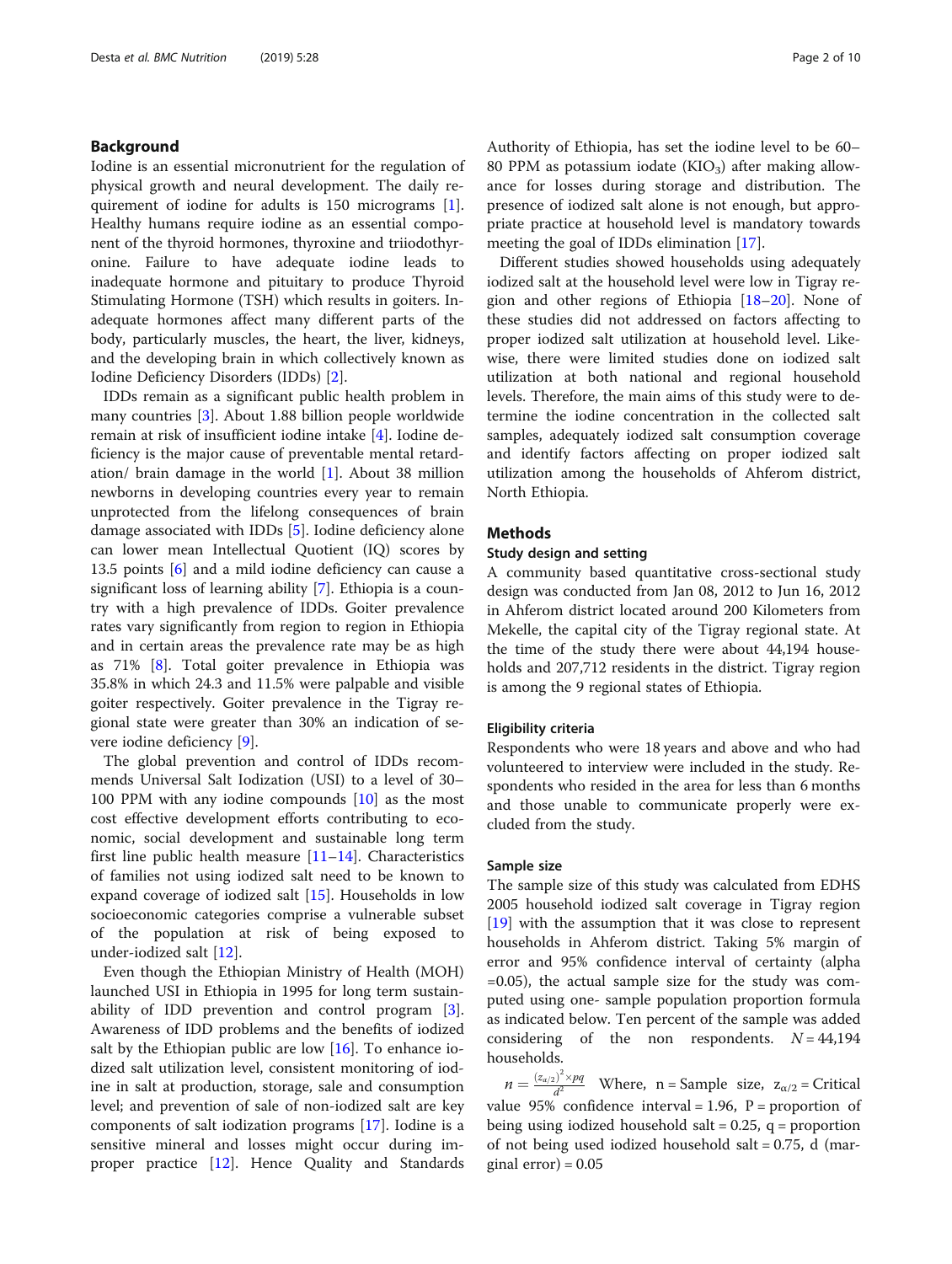$$
n = \frac{(1.96)^2 \times 0.25 \times 0.75}{(0.05)^2}
$$

 $n = 288.12 \approx 289$ 

Including 10% of non responsiveness, the final sample size was 318 households.

# Sampling technique

A multistage with three stage sampling process was used to ensure representative of all residents in the district. In stage 1, to confirm uniformity kebelles (smallest administrative structure) were stratified by residence type. Kebelles were considered as uniform in characteristics, hence they were considered as clusters. In stages 2, 2/6 kebelles from urban and 6/26 kebelles from rural were randomly selected by the lottery method after listing all kebelles in both urban and rural areas separately. Probability proportion to the size of the households was used to allocate number of sampled households in each of the selected Kebelles for the study. In the final stage, systematic random samplings were used to select the households from each selected Kebelles. To do that sampling interval [K] was calculated to each selected kebelles. The survey in each kebelle was started after pinning pen to indicate the direction from where to start and the first household was selected after counting households of K/2 for even interval or  $K/2 + 1$  for the odd interval from the first household contact. And the next households were selected every  $K + K/2$  from the first selected household to the next household until it reaches to the allocated final sample size of each kebelles (Fig. 1).

# Data collection tools and procedure

Data was collected using structured questionnaires which sought information on socio-demographic and economic variables, availability and accessibility of iodized salt, practice of salt utilization, concentration of iodized salt, Knowledge and attitude regarding to iodized salt and IDDs. The questionnaires were adapted from different studies taking into account the local situation of the study area  $[10, 21]$  $[10, 21]$  $[10, 21]$  $[10, 21]$  (Additional file [1](#page-8-0)). The collected salt samples were tested by using an iodometric titration technique to measure the iodine concentration. This process was done in Tigray Health Research Laboratory.

The salt samples were collected from the top, middle, and bottom of the pack (bag) using a moisture free, clean plastic container with cover. The samples were labeled with the following information during collection: Date of sampling, name of the Kebelle, and house number. During the visits, we first explained the aims of the study to household food caterers. After obtaining informed consent, each participant was interviewed by trained data collectors (diploma nurses). In addition, three public health officers were recruited as supervisors.

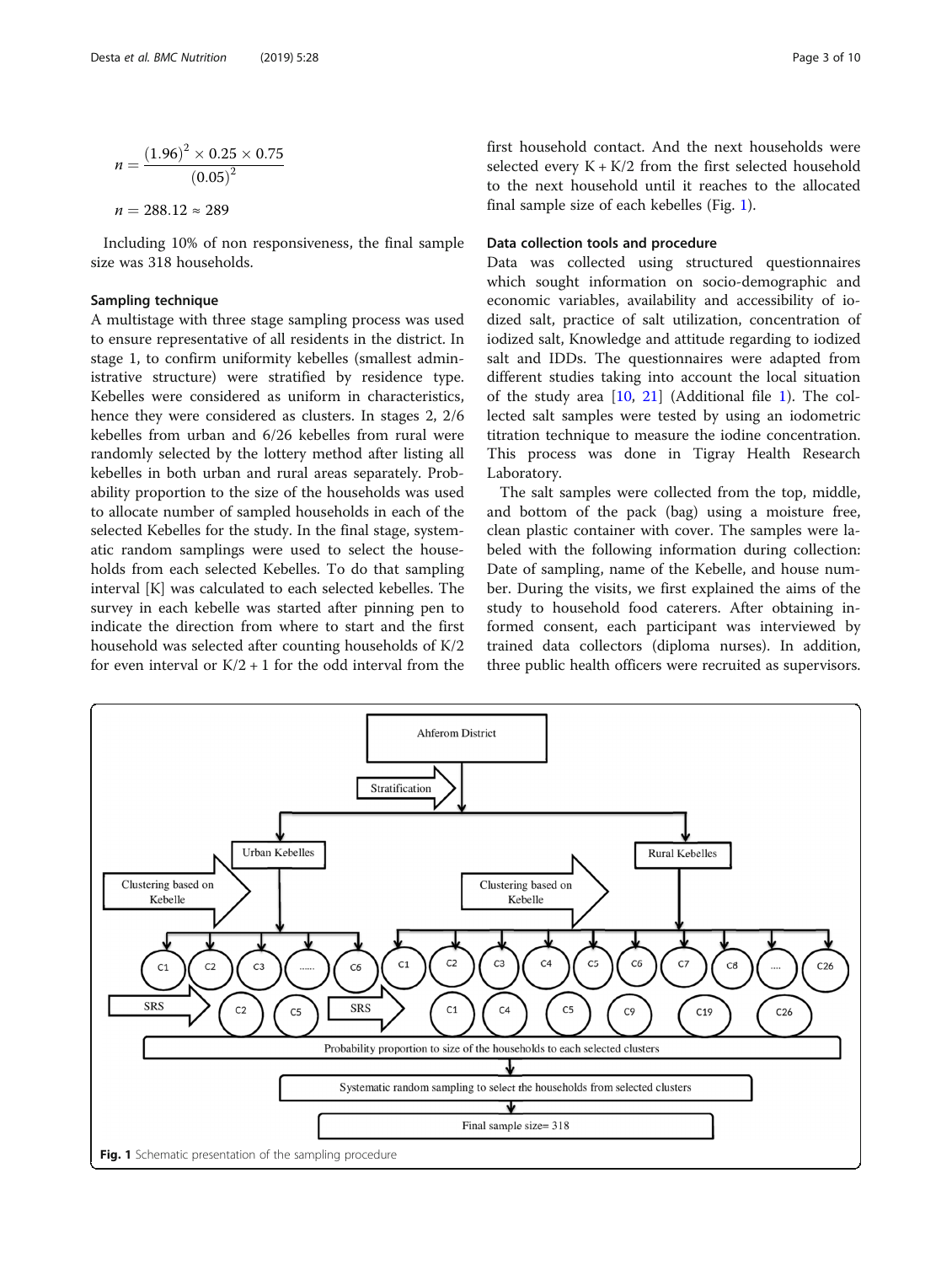After completion of the interview to each household food caterers, they were requested to provide three teaspoons (15 g) of consumption salt for iodine concentration test.

#### Operational definitions

Adequately iodized Salt: It is a salt that is fortified with the iodine which is  $>$  = 15PPM.

Improper utilization: practicing at least one practice that reduces the iodine content or < 15 PPM Iodine concentration in the salt.

Food caterer: Household member responsible for cooking in most of the time.

Self-report of "Yes, I used iodized salt": a food caterer who knows and used iodized salt within 24 h.

## Data quality assurance

To ensure data quality and consistency of the measurement tool, the questionnaire that was in Tigrigna was translated back to English. About 5% of the total participants of the study were pre-tested by similar households to check any discrepancy. Data was collected under close supervision and data was checked for completeness daily by the principal investigators. The quality of the test of the iodometric titration technique was checked to positive and negative controls.

#### Data management and analysis

Data was entered to SPSS Version 16.0 and exported to SAS version 9.2 for analysis. Knowledge was assessed by asking a range of questions about IDD, iodized salt and marking the correct answers of subjects out of a hundred. Average knowledge scores 50% or less was labeled as "poor knowledge" [\[10](#page-9-0)]. Using a Likert scale attitudes was assessed with five possible responses. The responses was labeled "favorable" or "unfavorable" as follows; For positive statements, responses including strongly agree and agree were labeled as "favorable" and disagree, strongly disagree and uncertain were labeled as "unfavorable". For negative statements, those who responded "strongly agree", "Agree" and uncertain was labeled as "unfavorable" and strongly disagree, disagree was labeled as "favorable" response. If the average attitude scores were greater than 50% it was considered as a favorable attitude [\[11\]](#page-9-0).

Descriptive statistics were done to determine the proportion of households using adequately iodized salt, socio demographics and concentration of iodine in the salt. An inter observer variation of the iodized salt between self report of the respondents and iodometric titration was measured by using kappa statistics. The Kappa agreement was interpreted according to the scale [[22\]](#page-9-0). Specificity, sensitivity, positive predictivity, negative predictivity and predictive validity of self-report on the

The outcome variable was a dichotomous outcome (1  $=$  proper iodized salt utilization and  $0 =$  improper iodized salt utilization). The analytic approach to modeling this type of data was the logistic generalized estimating equation (GEE), which takes into account the correlated nature of the responses. The order of responses within a cluster was arbitrary; therefore it was considered exchangeable and independent correlation structures [\[23](#page-9-0)]. The specified probability distribution was binomial with logit link function and the working correlation matrix structure was exchangeable (with the small Quasi likelihood under Independent Criterion (QIC)). The covariance matrix was robust estimator, and the scale parameter was Person chi-square  $(\chi 2)$ . The main effect was the term used to build the reported model, and Kernel was specified for the log quasi-likelihood function. Bivariate logistic regression was used to see the strength of associations and factors that was found significant at  $p$ -value $\lt$ =0.05 at bivariate analysis was entered to multivariate logistic regression to specify the independent predictors. Odds ratios (OR) were calculated to determine the strength of associations of the independent variables with the outcome variable at 95% Confidence Interval (CI).

Interactions of variables were assessed at p-value <= 0.05 and confounding of variables were assessed by backward and forward elimination and any variable which had > 20% change of coefficient of the parameters between the reduced and full model was considered as confounder [\[23](#page-9-0)]. Similarly Collinearity was checked by Variance Inflation Factor (VIF) and If VIF was greater than 10 it was considered as collinear and removed from the model.

# Results

#### Socio demographics of the household respondents

Three hundred eighteen (318) food caterers were interviewed in the selected households in Ahferom district. The response rate was 100%. Out of the selected households 230 (72.3%) were from rural areas and around 220 (69.2%) of the households were headed by males. Two hundred forty seven (77.7%) of the households have children less than 12 years of age. Around 262 (82.4%) of the occupation of the food caterers were farmers followed by Merchants 25 (7.9%). The source of income for the majority of households was farming 252 (79.2%) followed by trading 28 (8.8%). Most of the households had a family size from 1 to 4 and the average family size of the households was around 5.44 with a standard deviation of 2.2 and a range of  $1-10$ .

Regarding the education level of the head of the households 134 (42.4%) was illiterate and most of the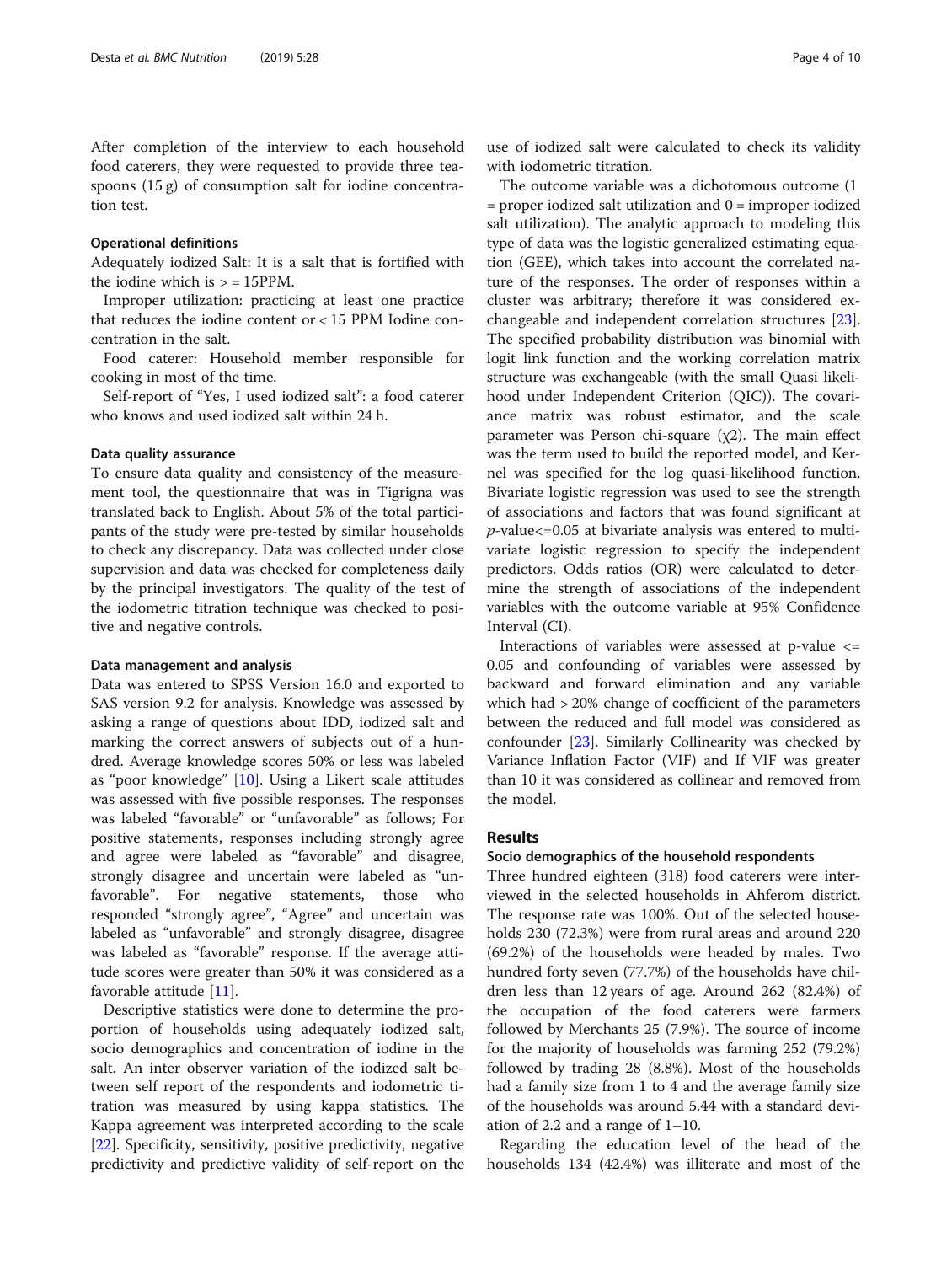food caterers were illiterate 188 (59.1%). Similarly, most of the households 224 (75.42%) had a monthly income level below 500 Birr, 49 (16.5%) had a monthly income level between 501 to 1000 Birr (Table [1](#page-5-0)).

#### Adequately iodized salt coverage among the households

Out of the 318 respondents, about 168 (52.83%) reported that as they have used iodized salt while the rest reported that as they did not use iodized salt. There was a larger discrepancy when the iodine content was tested by iodometric titration and self-reported use of iodized salt among 292 households. As per the self reported responses who said "yes, I use iodized salt"; 112 (72.26%) had not used iodized salt and 43 (27.74%) had used iodized salt according to the iodine test. In contrast to the self reported responses: who said "I don't use iodized salt", about 129 (94.16%) had not used iodized salt and only 8 had used iodized salt according to the iodine test. The Pearson chi square is significant 2-sided at  $p$ -value< 0.01 with alpha level = 0.05. Overall, adequately iodized salt coverage among the households was 51 (17.5%) as shown in (Table [2](#page-5-0)).

Kappa was done to estimate, measure of agreement between self report on the use of iodized salt and iodometric test. The Observed and expected agreement were 0.59 and 0.48 respectively. Whereas Kappa (K) was 0.21 95% [0.13–0.29]. In health research if Kappa (K) is  $0 <$  $K < 0.40$  it is marginal/poor. Therefore, this shows that prediction of perceived self report on the use of iodized salt was poor. Sensitivity and specificity of the perceived self report on the use of iodized salt were 0.84 and 0.535 respectively. Whereas positive and negative predictivity of the perceived self report on the use of iodized salt was 0.277 and 0.942 respectively. About 27.7 and 94.2% of the perceived self reports had predicted correctly the use of iodized salt and non iodized salt respectively. Similarly about 58.9% of the self reports had combined ability to correctly predict the use of iodized and non iodized salt.

# Concentration of iodine in the salt collected from the households

Two hundred ninety two (92%) of the household salt samples were tested for the presence of iodine using iodometric titration technique. There were 26 household salt samples not tested for iodine concentration because of inadequate salt sample (less than 10 g). The iodometric titration technique showed that 53 (18.15%) household salt samples had no iodine in the salt (0 PPM), 188 (64.38%) had a low concentration ranging from (1.1 PPM to 14.8 PPM), 42 (14.38%) had adequate iodine concentration (15PPM- 80PPM) and only 9 samples had iodine concentration above adequate (>80PPM) (Fig. [2\)](#page-6-0).

# Factors affecting proper iodized salt utilization among the households

# Bivariate analysis

Out of the 318 households only 89 (27.99%) had proper practice to iodized salt utilization based on their response. However, households using proper iodized salt utilization (in combination of concentration and practice) were only 26 (8.9%). Urban residence Crude Odds Ratio  $(COR) = 6.22$ ; 95% CI (3.05, 12.66), Family size COR = 0.70; 95% CI (0.62, 0.80), Education level of Food caterers with at least read and write COR = 2.09; 95% CI  $(1.23, 3.54)$ , Amount salt in kg buy at a time COR = 0.64; 95% CI (0.45, 0.89), Availability of iodized salt COR = 14.47; 95% CI (4.95, 42.27) and Affordability of iodized salt COR = 8.33; 95% CI (2.99, 23.21) were significant variables in bivariate analysis (Table [3\)](#page-7-0). There was no significant interaction among the variables in the bivariate analysis.

# Multivariate analysis

The multivariate analysis showed Urban residence Adjusted Odds Ratio (AOR) = 2.83; 95% CI (1.48, 5.4), Family size AOR = 0.82; 95% CI (0.67, 0.92), Availability of iodized salt AOR = 3.90; 95%CI (1.74, 8.70) and Affordability of iodized salt AOR = 3.22; 95%CI (1.41, 7.34) were significant variables in multivariate analysis (Table [3\)](#page-7-0).

# **Discussion**

The main aim of this study was to assess adequately iodized salt coverage, iodine concentration in salt and factors affecting proper iodized salt utilization among the households of Ahferom District, North Ethiopia. This in-depth community-based study revealed that 52.83% of the respondents have self-reported as they use adequately iodized salt, however, only 17.5% of the households were using adequately iodized salt when tested using an iodometric titration technique. The kappa agreement of iodometric titration test and validity of predicting adequately iodized salt by using perceived self report was poor. This indicates either there was a problem in identification of iodized salt during the purchasing or there might be a loss of iodine more than expected during storage and/ or transportation of the iodized salt in the whole sellers, shops and others where salt was sold.

The coverage of adequately iodized salt among the households based on the test was 17.5%. This was much farther to the WHO target of 90% coverage [[12\]](#page-9-0). This coverage was also very low when compared to the studies conducted in India in 2005 and to the study conducted in South Africa in 2001 which had iodized salt utilization 65 and 63% respectively  $[6, 12]$  $[6, 12]$  $[6, 12]$  $[6, 12]$ . It was four folds lower if it was compared with the study conducted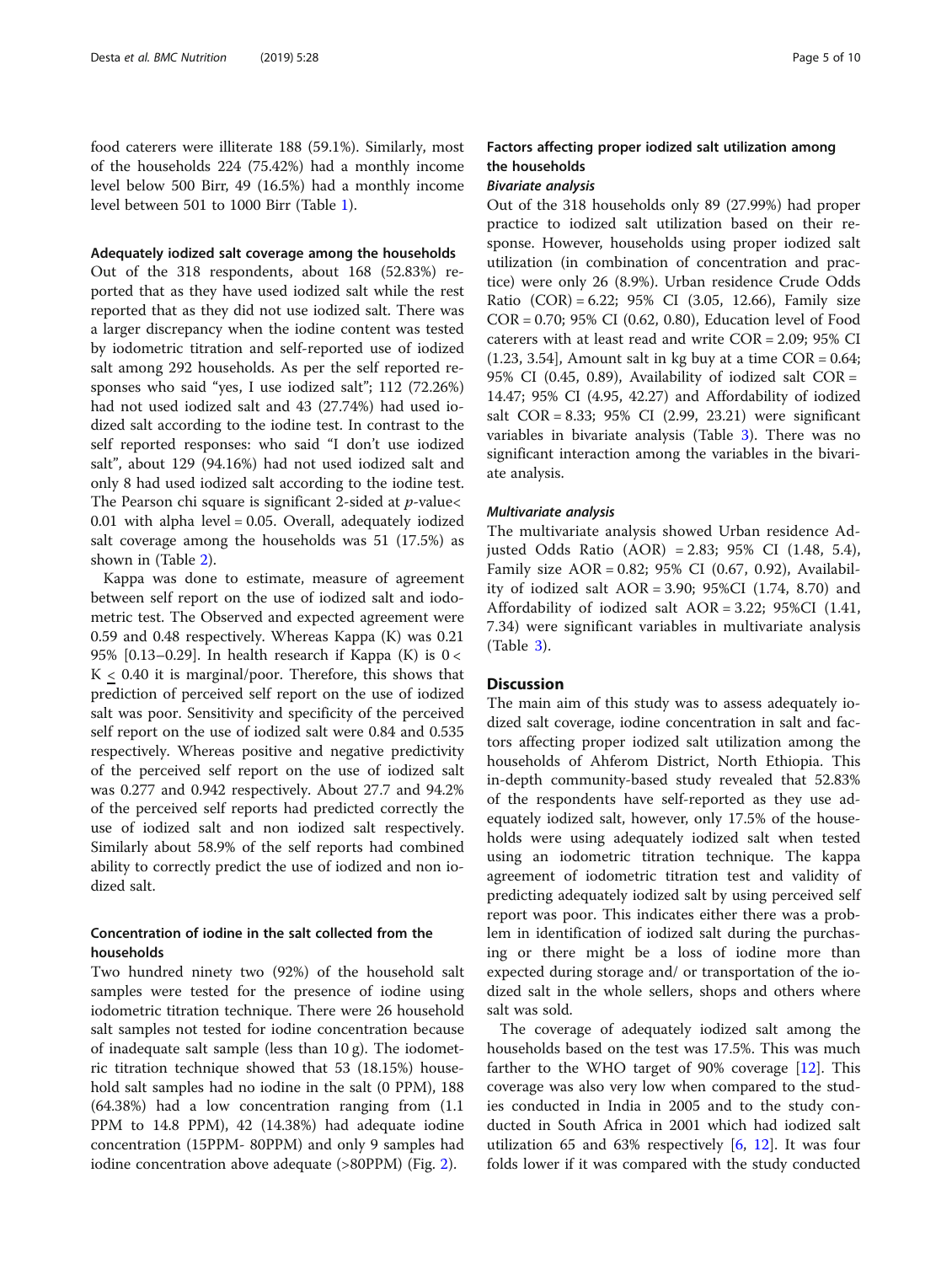<span id="page-5-0"></span>Table 1 Demographic Characteristics of the respondents of the households interviewed for proper iodized salt utilization in Ahferom District, North Ethiopia, 2012 ( $n = 318$ )

| variables                              | Frequency | Percentage (%) |
|----------------------------------------|-----------|----------------|
| Household esidence                     |           |                |
| Urban                                  | 88        | 27.7           |
| Rural                                  | 230       | 72.3           |
| Sex of the head of the household       |           |                |
| Female                                 | 98        | 30.8           |
| Male                                   | 220       | 69.2           |
| Children below 12 years                |           |                |
| No                                     | 71        | 22.3           |
| Yes                                    | 247       | 77.7           |
| Occupation of food caterers            |           |                |
| Farmer                                 | 262       | 82.4           |
| Merchant                               | 25        | 7.9            |
| Spouse                                 | 10        | 3.1            |
| Governmental employee                  | 7         | 2.2            |
| Day laborer                            | 7         | 2.2            |
| Others                                 | 7         | 2.2            |
| Source of household income             |           |                |
| Farming                                | 252       | 79.2           |
| Trading                                | 28        | 8.8            |
| Trading and Farming                    | 10        | 3.1            |
| Daily employee                         | 7         | 2.2            |
| Governmental                           | 6         | 1.9            |
| Others                                 | 15        | 4.7            |
| Household monthly income level in Birr |           |                |
| < 500                                  | 224       | 75.4           |
| 501-1000                               | 49        | 16.5           |
| 1001-1500                              | 13        | 4.4            |
| 1501-2000                              | 8         | 2.7            |
| Above 2000                             | 3         | 1.0            |
| Educational level of head of HH        |           |                |
| Illiterate                             | 134       | 42.4           |
| Read and write                         | 46        | 14.6           |
| Elementary School                      | 116       | 36.7           |
| Secondary school                       | 13        | 4.1            |
| College/ University                    | 7         | 2.2            |
| Educational level of food caterers     |           |                |
| Illiterate                             | 188       | 59.1           |
| Read and write                         | 22        | 6.9            |
| Elementary School                      | 92        | 28.9           |
| Secondary school                       | 11        | 3.5            |
| College/ University                    | 5         | 1.6            |
| Age of food caterers                   |           |                |

Table 1 Demographic Characteristics of the respondents of the households interviewed for proper iodized salt utilization in Ahferom District, North Ethiopia, 2012 ( $n = 318$ ) (Continued)

| variables             | Frequency | Percentage (%) |  |
|-----------------------|-----------|----------------|--|
| Independent age group | 299       | 94.3           |  |
| Dependent age group   | 18        | 5.678          |  |
| Family size           |           |                |  |
| $1 - 4$               | 124       | 39.2           |  |
| $5 - 6$               | 79        | 25.0           |  |
| $7 - 10$              | 113       | 35.8           |  |

in Ghana in Bia district in 2011 [[24\]](#page-9-0). It is also slightly lower as compared to the National studies conducted in 2005 (20% coverage) in Ethiopia [\[25](#page-9-0)]. And it was better compared to the EDHS 2000 (10% coverage) report with children under 5 years' households of Tigray region [\[18](#page-9-0)]. However, it was lower coverage compared as per EDHS 2005 (25%) and 2011 (22.3%) report in Tigray but similar to Ethiopia as per EDHS 2011 (15.4%) [[19,](#page-9-0) [20](#page-9-0)].

Similarly, this coverage was very low (greater than fivefold lower) as compared to the study conducted in 2002 in Shebe town, southwestern Ethiopia, which showed 92.7% of the household had used iodized salt [\[10](#page-9-0)]. The finding of this study was also lower than the study done in Gondar North west Ethiopia in 2012, which was 28.9% coverage [[26](#page-9-0)]. Another study conducted in Bensa district Sidama, Ethiopia indicated adequately iodized salt ( $\geq$ 15 ppm) was found in 45.2% rural and 65.0% urban households [[27](#page-9-0)].

The reason why the coverage of households using iodized salt in this current study was lower than the global and regional levels might be due to the influence of low national coverage or distributional barriers to different parts of the country as well as poor community awareness on prevention of IDDs and the benefits of iodized salt [[16\]](#page-9-0). Reasons have been given for the failure of most developing countries to achieve 90% iodized salt utilization among the households. These were political factors and logistical problems in the production and distribution of iodized salt [[25\]](#page-9-0). The other reason might be poor enforcement practices by regulatory agencies, infrequent to no monitoring and evaluation. Just because

Table 2 Self-reported use of iodized Salt cross tabulated with iodometric test for proper iodized salt utilization in Ahferom District, North Ethiopia, 2012 ( $n = 292$ )

| Self report use<br>of lodized salt | lodomethric test | Total       |     |                          |  |
|------------------------------------|------------------|-------------|-----|--------------------------|--|
|                                    | lodized salt     | Not jodized |     | χ2 significance<br>level |  |
| Yes                                | 43               | 112         | 155 | 0.001                    |  |
| <b>No</b>                          | 8                | 129         | 137 |                          |  |
| Total                              | 51               | 241         | 292 |                          |  |
|                                    |                  |             |     |                          |  |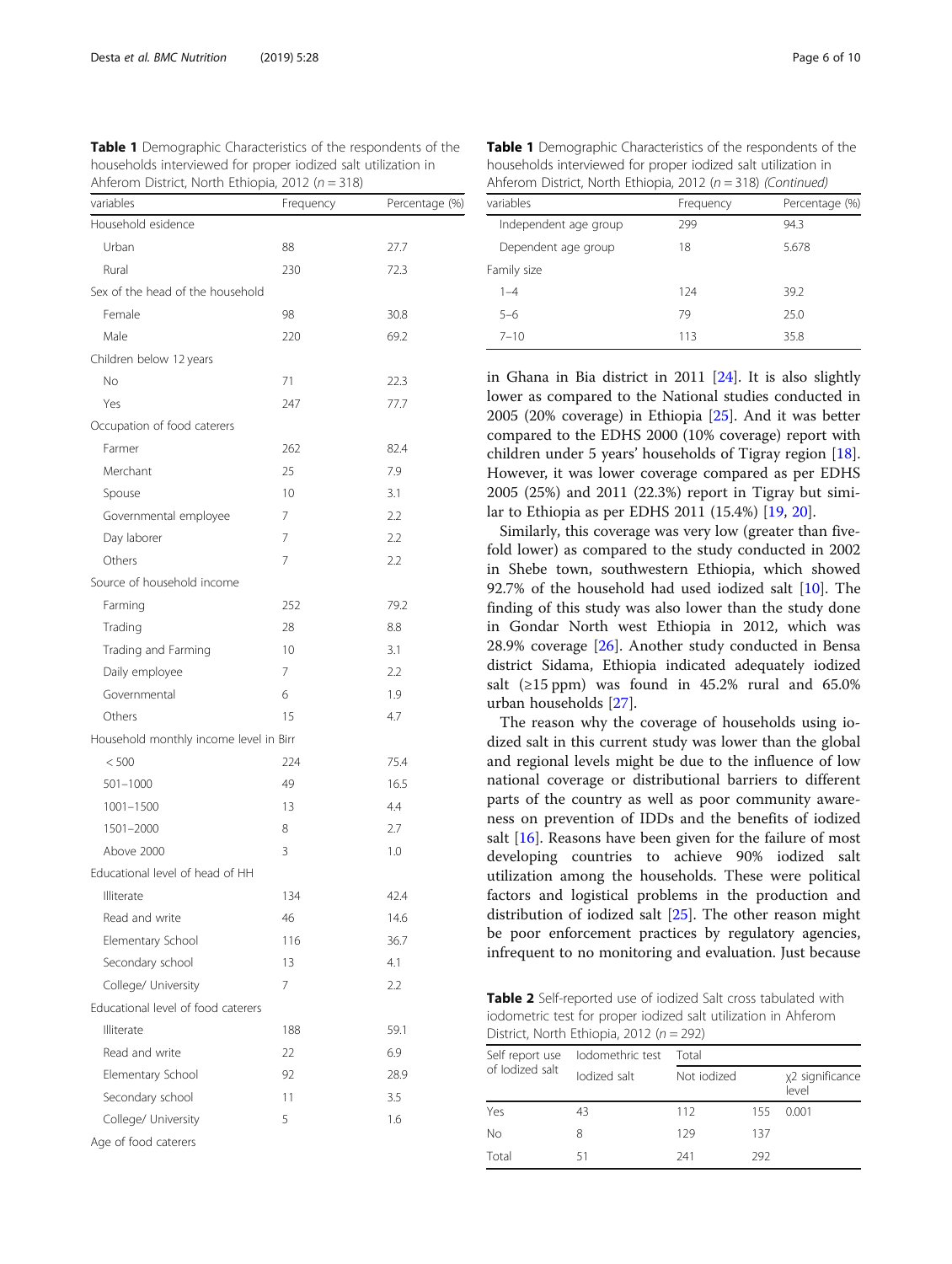<span id="page-6-0"></span>

a certain target is achieved in one evaluation by no means assures that future results will be consistent. Hence continual program monitoring and cooperation of regulatory enforcement agencies are essential to ensuring the adequacy of iodine fortification levels. On the other hand, Ethiopia is not major salt producing country [[28\]](#page-9-0) and even there might be inadequacies in regulation of the fortified salt produced within the country. This could have an influence to decrease coverage of adequately iodized dietary salt at household level.

The most effective way to control, IDD is through salt iodization, WHO, UNICEF, and ICCIDD recommended that iodine should be added to salt a concentration of 20–40 PPM depending on salt intake [[29\]](#page-9-0). About 17.5% of the salt sample taken from the households in this study had iodine concentration above 15 PPM. This was fourfold lower even if it was compared to to the iodine concentration above 25 PPM, to the study that was conducted in Bia district, Ghana in 2011 [\[24](#page-9-0)]. When this study was also compared to the study conducted in Shebe town, Western Ethiopia [\[10](#page-9-0)]; the concentration of iodine >15PPM were even lower than the concentrations between 60 PPM- 80PPM. This shows that there was a huge gap of iodized salt utilization in this study area. These differences might be due to poor regulation activities against non iodized salt in the market, where salt was sold.

According to the Quality and Standards Authority of Ethiopia, has set the iodine level shouldn't exceed above 80 PPM as potassium iodate  $(KIO<sub>3</sub>)$  after making allowance for losses of iodine during storage and distribution [[3\]](#page-9-0). However, there were salt samples collected from 9 households that had an iodine concentration above 80 ppm in this study. This shows that there might be iodized salt producers not having any inspection procedures by the Authorities.

Proper utilization of iodized salt among the households was 18% less likely lower as family size increase by one other factors held constant. This OR could be as low as 0.67 and as high as 0.92 at 95% CI. Even though there were no other studies that support for this finding, as the family size increase economic constrain might increase, which leads to reduce in the purchasing of iodized salt to the household members since it is slightly higher in its cost compared to the non iodized salt in the market.

The odds of proper iodized salt utilization among households resided in urban was 2.83 times higher than households that had resided in rural other factors held constant. The OR ranges from 1.48 to 5.40 at 95% CI. There were no previous studies that show the strength of association with regard household residency. However EDHS 2011 described that urban household is more likely to use iodized salt than rural households [\[20](#page-9-0)]. This difference might be urban residents might have better access to mass media that motivates them to utilize iodized salt properly. In addition to that there were higher in education status in urban compared to the rural food caterers which can have better knowledge and practice to iodized salt utilization.

Households that have availability of iodized salt have utilized iodized salt properly 3.90 times the odds of those households which didn't have availability to iodize salt other factors held constant. The 95% CI was from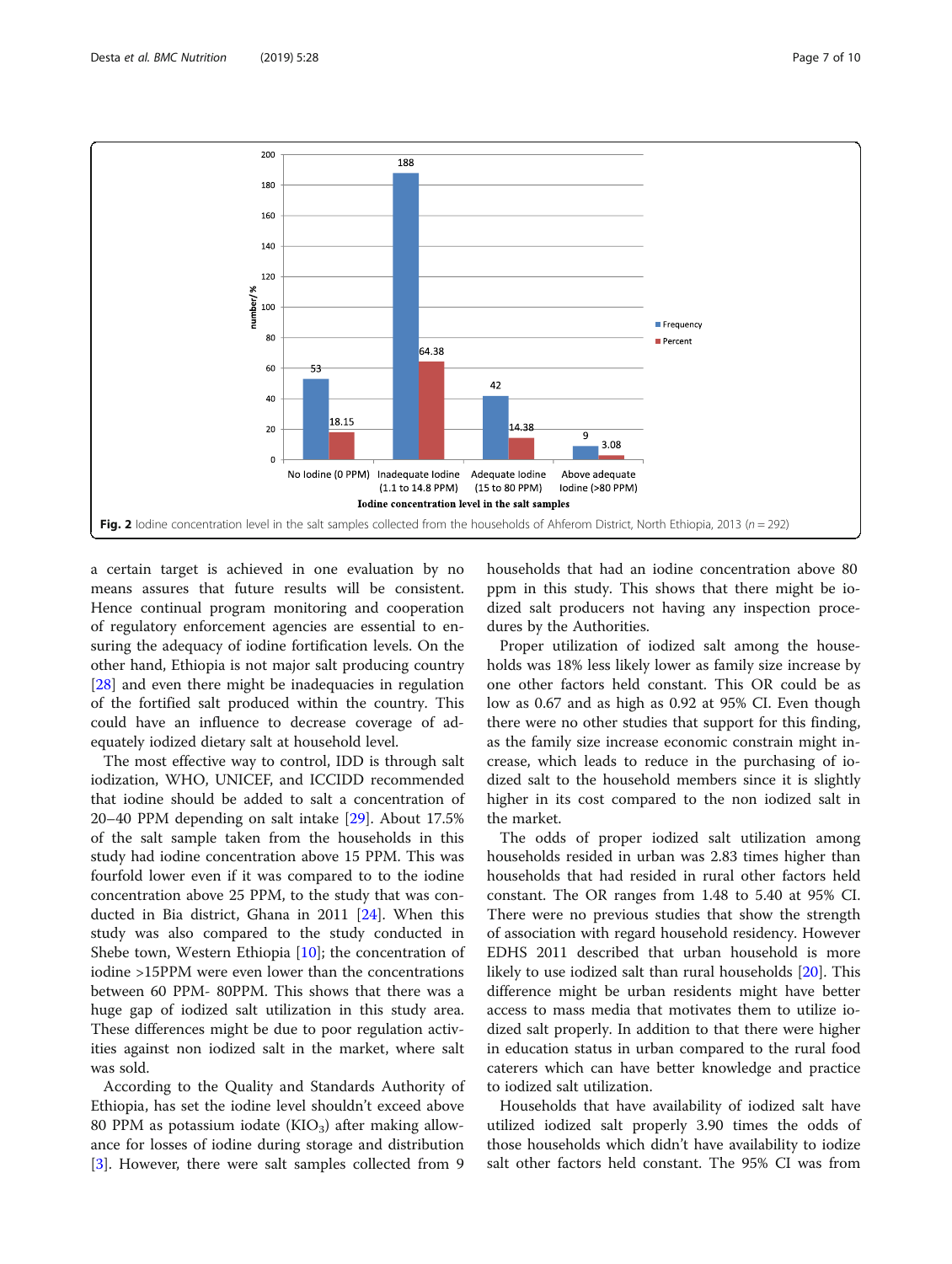<span id="page-7-0"></span>

| Table 3 Bivariate and Multivariate analysis of proper iodized salt utilization among the households in Ahferom District, north |  |  |
|--------------------------------------------------------------------------------------------------------------------------------|--|--|
| Ethiopia, 2012 (n = 292)                                                                                                       |  |  |

| Variables                       | lodized salt utilization |             |          | COR [95% C.I]         | AOR[95%CI]          |
|---------------------------------|--------------------------|-------------|----------|-----------------------|---------------------|
|                                 | Improper n[%]            | Proper n[%] | Total[n] |                       |                     |
| Sex head of household           |                          |             |          |                       |                     |
| Female                          | 77 (89.5)                | 9(10.5)     | 86       | 1[ref]                |                     |
| Male                            | 189 (91.7)               | 17(8.3)     | 206      | 0.77[.26, 2.29]       |                     |
| Residency                       |                          |             |          |                       |                     |
| Rural                           | 204 (97.1)               | 6(2.9)      | 210      | 1[ref.]               |                     |
| Urban                           | 62 (75.6)                | 20 (24.4)   | 82       | 6.22 [3.05, 12.66]**  | 2.83 [1.48, 5.4]*   |
| Age of food caterers            |                          |             |          | .95[.89, 1.02]        |                     |
| Family size                     |                          |             |          | .70[.62, .80]**       | 0.82 [0.67, 0.92]*  |
| Children<12 years               |                          |             |          | .74[.52, 1.06]        |                     |
| Occupation of food caterers     |                          |             |          |                       |                     |
| Farmer                          | 222 (91.7)               | 20 (8.3)    | 242      | $1$ [ref.]            |                     |
| Others                          | 44 (88.0)                | 6(12.0)     | 50       | 1.51[.81, 2.84]       |                     |
| Income source                   |                          |             |          |                       |                     |
| Farming                         | 215 (91.9)               | 19 (8.1)    | 234      | 1[ref.]               |                     |
| Others                          | 51 (87.9)                | 7(12.1)     | 58       | 1.55[.98, 2.45]       |                     |
| Household monthly income        |                          |             |          |                       |                     |
| $< =500$ birr                   | 185 (91.1)               | 18 (8.9)    | 203      | $1$ [ref.]            |                     |
| $> =500$ birr                   | 81 (91.0)                | 8(9.0)      | 89       | 1.39[.63, 3.09]       |                     |
| Education head of household     |                          |             |          |                       |                     |
| Illiterate                      | 111 (94.1)               | 7(5.9)      | 118      | $1$ [ref.]            |                     |
| At least read & write           | 155 (89.1)               | 19 (10.9)   | 174      | 1.94[.78, 4.86]       |                     |
| Education of food caterers      |                          |             |          |                       |                     |
| Illiterate                      | 161 (93.6)               | 11(6.4)     | 172      | $1$ [ref.]            |                     |
| At least read & write           | 105 (87.5)               | 15 (12.5)   | 120      | 2.09 [1.23, 3.54]*    |                     |
| Knowledge cat                   |                          |             |          |                       |                     |
| Poor                            | 139 (95.2)               | 7(4.8)      |          | $1$ [ref.]            |                     |
| Good                            | 127 (87.0)               | 19 (13.0)   |          | 2.97[.83, 10.69]      |                     |
| Attitude                        |                          |             |          |                       |                     |
| Unfavorable                     | 110 (91.7)               | 10(8.3)     | 120      | $1$ [ref.]            |                     |
| Favorable                       | 156 (90.7)               | 16 (9.3)    | 172      | 1.13[.29, 4.32]       |                     |
| Source of buying                |                          |             |          |                       |                     |
| Out of shop                     | 165 (94.8)               | 9(5.2)      | 174      | $1$ [ref.]            |                     |
| Shop                            | 101 (85.6)               | 17 (14.4)   | 118      | 3.09[.70, 13.69]      |                     |
| Duration buying salt            |                          |             |          |                       |                     |
| Above 1 month                   | 47 (94.0)                | 3(6.0)      | 50       | $1$ [ref.]            |                     |
| $<-1$ month                     | 219 (90.5)               | 23 (9.5)    | 242      | 2.22[.45, 10.99]      |                     |
| Amount salt in kg buy at a time |                          |             |          | .64[.45, .89]*        |                     |
| Availability of iodized salt    |                          |             |          |                       |                     |
| No                              | 192 (98.0)               | 4(2.0)      | 196      | $1$ [ref.]            |                     |
| Yes                             | 73 (76.8)                | 22 (23.2)   | 95       | 14.47 [4.95, 42.27]** | 3.90 [1.74, 8.70]** |
| Affordability of iodized salt   |                          |             |          |                       |                     |
| No                              | 135 (97.8)               | 3(2.2)      | 138      | 1[ref.]               |                     |
| Yes                             | 131 (85.1)               | 23 (14.9)   | 154      | 8.33 [2.99, 23.21]**  | 3.22 [1.41, 7.34]*  |

COR crude odds ratio AOR adjusted odds ratio \*(p-value < 0.05) \*\*(p-value <= 0.001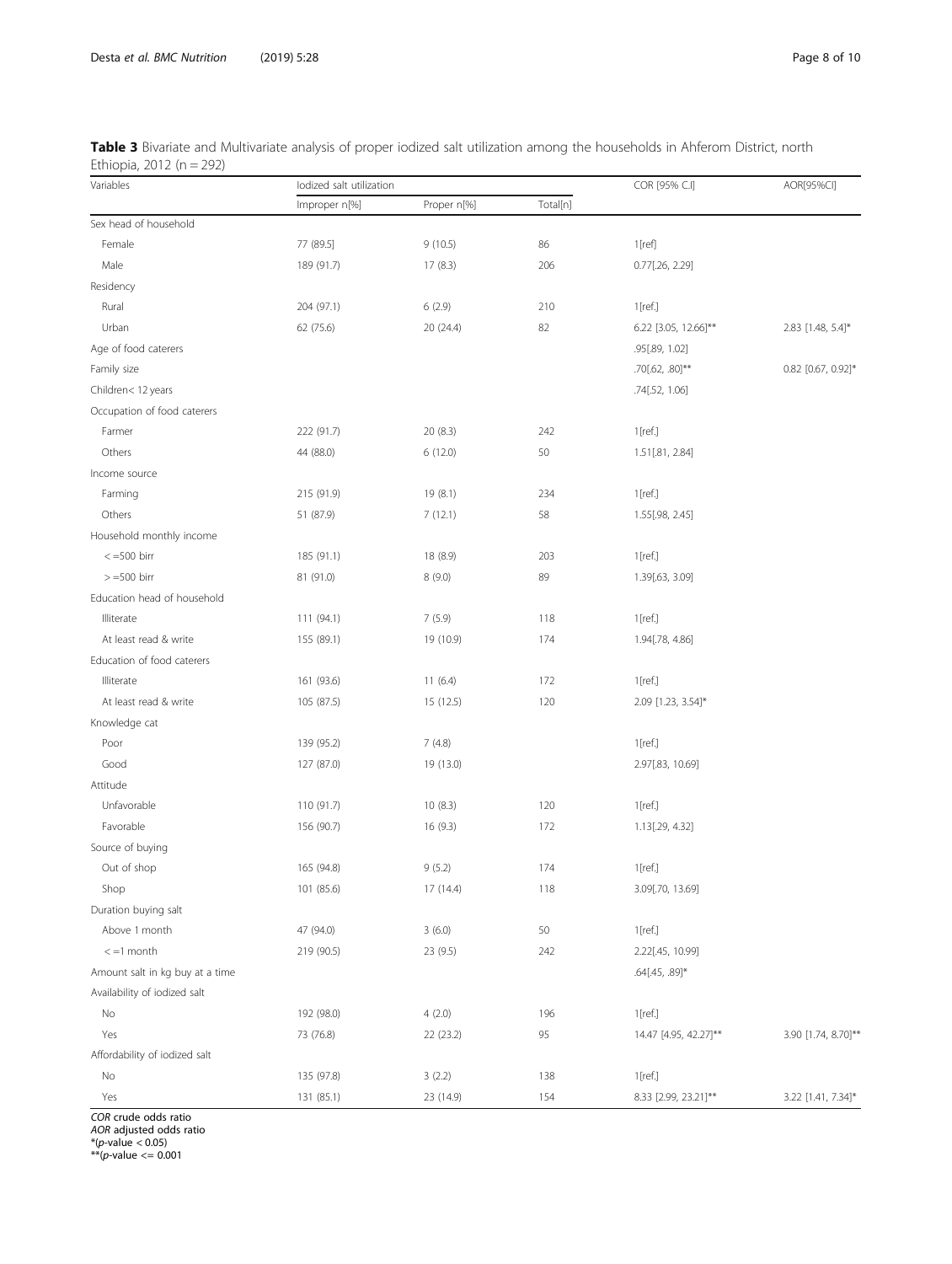<span id="page-8-0"></span>1.74 to 8.70. This finding in line with most salt produced in Ethiopia was non iodized, iodized salt was estimated to be less than 5% in 2009 [\[28](#page-9-0)]. The main reasons for such insufficient accessibility might be many and various, both at the level of sellers and consumers. Various demographic, societal and economic factors may have influences on iodized salt utilization practice [\[30\]](#page-9-0). In many cases it has been observed that awareness of the use of adequately iodized salt as a preventive measure against IDD exists but the access to iodized salt is limited. In most cases the restriction to iodized salt utilization was because of iodized salt was not available [\[25\]](#page-9-0).

The odds of proper iodized salt utilization among households that can afford the cost of iodized salt was 3.22 times higher than households that couldn't afford the cost of iodized salt all other things being equal. The estimated 95% CI was from 1.41 to 7.34. There are descriptives that have aligned with this study. Socio economics factors are the most contributing factor to IDD because least developed countries are more affected [[31](#page-9-0)]. Study in Ethiopian households revealed those highest wealth Quintiles were twice as likely to use iodized salt as households in the lowest two wealth Quintiles. Those with highest wealth quintile might have a capacity to afford iodized salt as compared to that lowest quintile. This restriction of iodized salt was sometimes due to affordability [\[25\]](#page-9-0). There were evidences supported for this finding by researches conducted in low and middle income countries [[32](#page-9-0)]. It have Confirmed better practices of iodized salt has a relationship with the price of the salt [\[33\]](#page-9-0). A similar evidences have reported that excess cost of iodized salt might be a barrier in preventing IDDs. This forces people not to purchase and use the iodized salt [\[34](#page-9-0)].

#### Strengths and limitations of this study

The strengths of this study were: Iodine concentration in salt was determined by quantitative golden standard iodometric titration technique, statistical analysis and modeling was done by logistic GEE, which can handle intra class correlation within the clustered data and this study have used to combine both household practice and quantitative concentration of iodine in salt as the outcome variable. However, this study was not without limitation; the study was done in one region and the findings may not generalize to national levels. In addition to that design effect was not considered during sample size determination and the cross-sectional study design limits the factors to establish temporal relationship; hence inference of causation is not possible.

# Conclusions

This study concluded that the coverage of adequately iodized salt among the households was low. Most of the households were using below adequate level of iodine concentration in the salt. There were households salt samples iodized above the national standard. Family size, affordability of iodized salt, availability of iodized salt in the market and household residency were the main predictors to proper iodized salt utilization. This study points importance of routine monitoring and evaluation of USI. To prevent IDDs and enhance USI utilization effective inspection and regulatory measures should be taken at the manufacturers, whole sellers and retailers to prevent the production and distribution of under/ over iodized salt in the market.

# Additional file

[Additional file 1:](https://doi.org/10.1186/s40795-019-0291-x) Questionnaire English version. This file shows an excerpt of the questionnaire for the iodine concentration, adequately iodized salt coverage and factors affecting proper iodized salt utilization amongst households in Northern Ethiopia. All questions and data codes are given, together with the data types. (PDF 26 kb)

#### Abbreviations

CNI: Condition Index; CSA: Central Statistical Agency; EDHS: Ethiopian Demographics & Health Survey; GEE: Generalized Estimating Eq.; HH: Head of Household; ICC: Intra Cluster Correlation; ICCIDD: International Council for the Control of IDD; IDD: Iodine Deficiency Disorder; IQ: Intellectual Quotient; K: Kappa; KAP: Knowledge Attitude and Practice; KG: Kilo Gram; KM: Kilo Meter; MOH: Ministry Of Health; MU: Mekelle University; PPM: Parts Per Million; QIC: Quasi likelihood under Independent Criterion; SNNPE: Southern Nation Nationalities and Peoples of Ethiopia; SPSS: Statistical Package for Social Sciences; TSH: Thyroid Stimulating Hormone; TUTAPE: Tulane University Technical Assistant Project Ethiopia; UNICEF: United Nations Children's Fund; USI: Universal Salt Iodization; WHO: World Health **Organization** 

#### Acknowledgments

We would like to acknowledge to Mekelle University for providing funding for this study. We also extend our gratitude to Tigray Region Health Research Laboratory staff members for their kind cooperation and supply of the reagents required for measuring iodine concentration in the salt. Last but not least we need to thank to the community of the district, data collectors and Ahferom district health office for facilitating the data collection.

#### Funding

This study was funded by Mekelle University research and community services not-for-profit sector.

#### Availability of data and materials

The data used to support the findings of this study are available from the corresponding author upon reasonable request.

#### Authors' contributions

AD conceptualized and designed the study, involved in data analyses, acquisition of data, tabulating the data, interpretation of data, preparing tables and figures, and critically revising the manuscript and final review and drafting the initial manuscript. UK, SW, KA and BS were co-authors and contributed to the conception of the study, analyses, revising and approval of the final manuscript. AD had primary responsibility for final content and involved in final review. All authors read and approved the final manuscript.

#### Authors' information

AD, MSc in Biostatistics and health informatics, public health researcher in Tigray Health Research Institute; UK, PhD in Nutrition, instructor in Mekelle University; BS, MPH and PhD, instructor in Mekelle University; KA, MPH, instructor in Mekelle University; SW, MD, MPH, Worked in TUTAPE